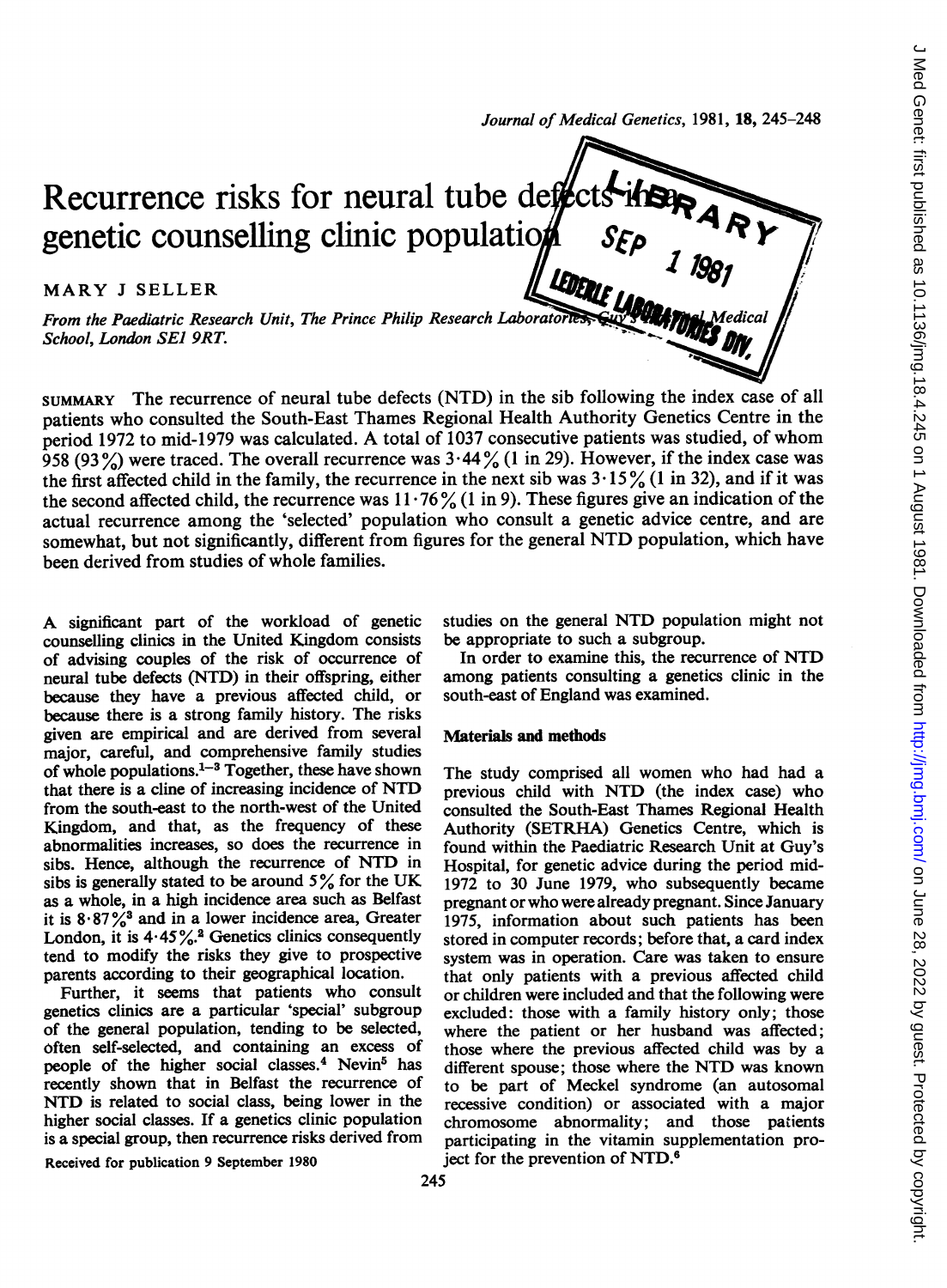The outcomes of pregnancies of these women were monitored, and the recurrence of NTD in the first pregnancy following consultation resulting in a live or stillborn infant, or a fetus surviving gestation as far as amniocentesis (together called a 'viable' pregnancy), was calculated. The fetuses had to be included because, with the widespread use nowadays of prenatal diagnosis and termination of affected pregnancies, it is within this group that the recurrences of NTD are located more often than in term births. In most cases, this pregnancy represented the next after the birth of the index child; however, in a few, early in the study period when prenatal diagnosis of NTD was in its infancy, it was not. Since the number of such cases is small, they have been included in the total. Spontaneous abortions before amniocentesis were excluded, and if there was a subsequent successful pregnancy this was then counted in the figures. This was done in an attempt to make the study parallel other studies, which are family studies based on the recurrence in sibs, and because, when patients consult a genetics clinic for advice on recurrence, they are concerned with the recurrence in 'viable' pregnancies.

The patients were drawn from south-east London and its suburbs, Kent, East Surrey, East Sussex, and also from parts of Suffolk and Essex.

NTD are defined as symptomatic spina bifida, spina bifida with hydrocephalus, anencephalus, anencephalus with spina bifida, iniencephalus, and encephalocele. Asymptomatic spina bifida occulta and isolated hydrocephalus were excluded.

## **Results**

The results are shown in table 1. There were 1032 index patients, of whom 958 (93%) were traced. In the first pregnancy following consultation at the SETRHA Genetics Centre, which did not result in <sup>a</sup>

TABLE <sup>1</sup> Recurrence of NTD in patients having <sup>a</sup> previous affected child or children in first pregnancy not resulting in miscarriage following consultation at the SETRHA Genetics Centre, 1972-1979

| <b>Index</b><br>patients      | No  | No traced        | <b>Outcome of first</b><br>pregnancy (not<br>miscarriage) after<br>consultation |                | Recurrence                |
|-------------------------------|-----|------------------|---------------------------------------------------------------------------------|----------------|---------------------------|
|                               |     |                  | NTD                                                                             | <b>Not NTD</b> |                           |
| Total                         |     | $1032$ 958 (93%) | 33                                                                              | 925            | 1 in 29<br>$(3.44\%)$     |
| <b>First NTD</b><br>in family | 991 | 920              | 29                                                                              | 891            | $1$ in $32$<br>$(3.15\%)$ |
| Second NTD<br>in family       | 41  | 38               | 4                                                                               | 34             | $1$ in $9$<br>$(11.76\%)$ |

spontaneous abortion before amniocentesis, there were 33 NTD, giving an overall recurrence of 1 in  $\vec{\omega}$ 29 (3 $\cdot$ 44%). The 925 offspring recorded as not having  $\overline{2}$ NTD include some with other congenital anomalies.  $\overline{5}$ 

Although it is the overall recurrence which is  $\overline{\mathfrak{S}}$ quoted from other family studies, it is known that the  $\overline{R}$ risk of recurrence is higher after two previous  $\overline{\omega}$ affected offspring than after only one<sup>7</sup>; consequently, these data were separated into those where the index case was the first affected child in the family and those where it was the second affected child.  $\stackrel{\leftrightarrow}{\circ}$ There were 920 traced cases in the first category, among whom 29 (3 $\cdot$ 15%) had a recurrence of NTD<sup>6</sup> in the next pregnancy, and 38 traced patients in the  $\overline{\infty}$ second, of whom four  $(11.76\%)$  had another affected child in the subsequent pregnancy. The recurrence is thus 1 in 32 after one affected child, and 1 in 9  $\degree$ <br>after two affected children.<br>Discussion<br>The recurrence risk given in our genetics clinic in  $\degree$ <br>the south-east of England (unless modified by other  $\degree$ after two affected children.

## **Discussion**

The recurrence risk given in our genetics clinic in the south-east of England (unless modified by other factors in the patient's history) is 1 in 25 after one  $\overline{C}$ <br>previously affected child and 1 in 10 after two  $\overline{O}$ <br>affected. The present work shows that the actual  $\leq$ previously affected child and <sup>1</sup> in 10 after two affected. The present work shows that the actual  $\leq$  recurrence among the population of women conrecurrence among the population of women con-<br>sulting this gentics centre and given this information sulting this gentics centre and given this information is <sup>1</sup> in 32 after one affected child and <sup>1</sup> in 9 after two. The figures for the recurrence after two affected  $\vec{\Xi}$ children may be unreliable because of small numbers,  $\overline{\exists}$ but those for the recurrence after one affected child  $\frac{1}{2}$ obtained from 920 pregnancies are considered to be  $\frac{1}{2}$ more reliably informative. They suggest that within this selected group of women, there is a trend for  $a\overline{\omega}$ lower recurrence of NTD in the next pregnancy than is commonly thought. J Med Genet: first published as 10.1136/jmg.18.4.245 on 1 August 1981. Downloaded from <http://jmg.bmj.com/> on June 28, 2022 by guest. Protected by copyright.

The overall figure of 3.44% recurrence (1 in 29)  $\frac{8}{5}$ <br>onfirms the suspicion engendered when reviewing confirms the suspicion engendered when reviewing the work of this genetics centre over  $16$  years<sup>8</sup> that our finding of  $4\%$  of NTD fetuses in amniocenteses June undertaken for 'NTD reasons' was not a true recurrence figure, but was artificially high because of the selective referral to us of some NTD pregnancies  $\frac{\infty}{\infty}$ <br>which were not true recurrence cases.<br>There figures differ from those found in other  $\frac{N}{N}$ which were not true recurrence cases.

There figures differ from those found in other studies, $1-3$  including that nearest geographically ğ (though not in time), namely the study in Greater  $\circ$ London (1965 to 1968).<sup>2</sup> Recurrence figures for Belfast, Greater London, and this study may be seen  $\frac{32}{1}$  in table 2 and are 1 in 11, 1 in 22, and 1 in 29,  $\frac{1}{2}$  respectively. The difference between the recurrence in Belfast and this study is statistically sig in table 2 and are <sup>1</sup> in 11, <sup>1</sup> in 22, and <sup>1</sup> in 29, respectively. The difference between the recurrence in Belfast and this study is statistically significant,  $p = <0.01$ , but that between Greater London and this study is not,  $0.5 > p > 0.3$ . One explanation for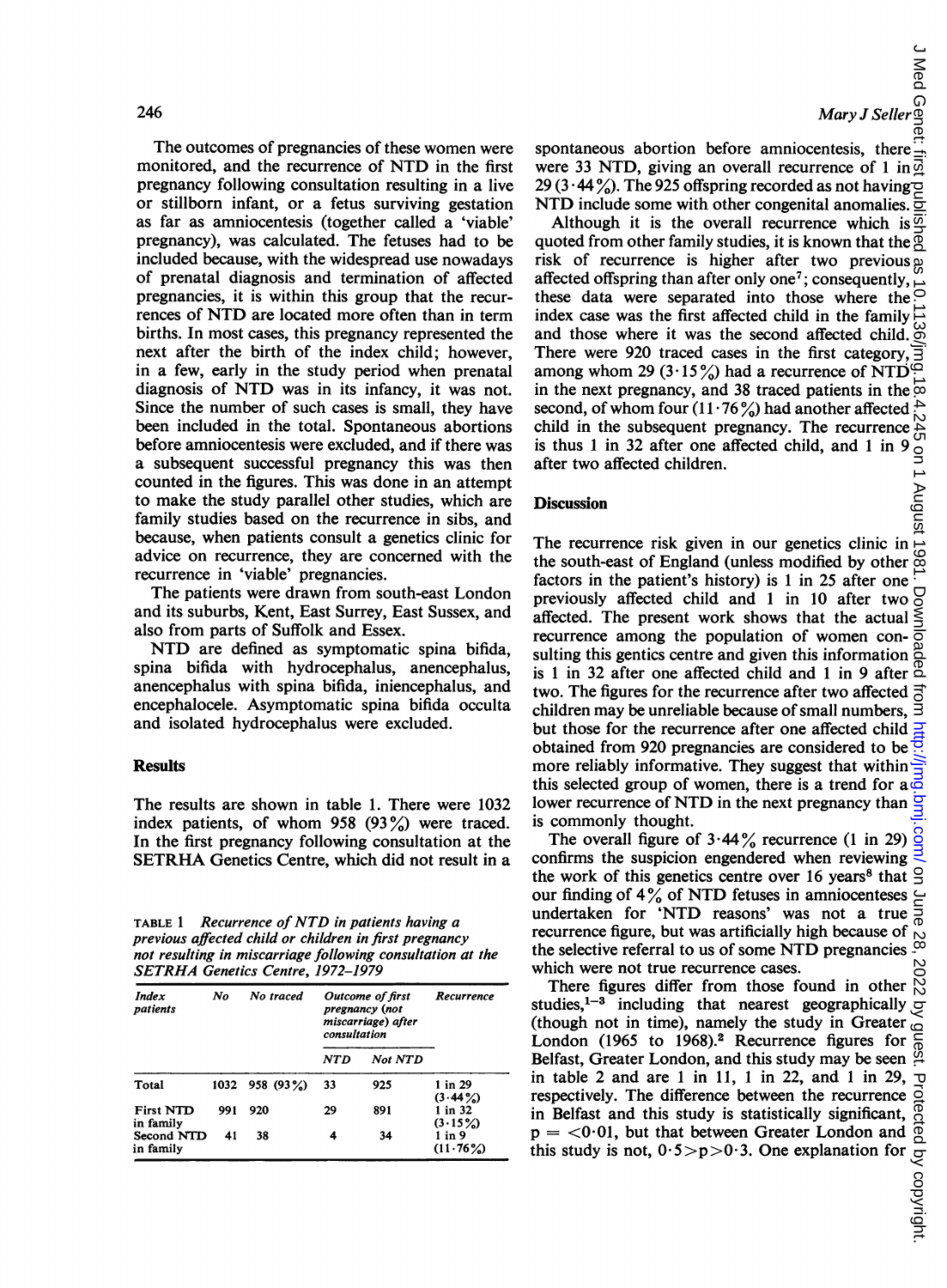TABLE <sup>2</sup> Comparison of recurrence of NTD in SE England from SETRHA Genetics Centre with that of other published studies.

|                             | No affected<br>Total | Recurrence         |  |
|-----------------------------|----------------------|--------------------|--|
| Belfast <sup>3</sup>        | 63                   | 1 in 11 $(8.87%)$  |  |
| General NTD population      | 710                  |                    |  |
| Greater London <sup>2</sup> | 66                   | 1 in 22 $(4.45\%)$ |  |
| General NTD population      | 1484                 |                    |  |
| <b>SE England</b>           | 33                   | 1 in 29 $(3.44\%)$ |  |
| Genetics Centre population  | 958                  |                    |  |

the difference may be the incomparability of the way the figures have been derived, for, unlike the present work, other studies have included in the calculations all known sibs occurring both before and after the index cases. In order to examine this point, the recurrence in the sib following the index case in the Belfast<sup>3</sup> and Greater London<sup>2</sup> data has been extracted and is shown in table 3. The difference between the studies persists and the overall recurrence in the sib following the index case is <sup>1</sup> in 13 in Belfast, <sup>1</sup> in 19 in Greater London, and <sup>1</sup> in 29 in the present study. It is therefore suggested that the findings in the present work may truly represent a trend for recurrence of NTD in the south-east of England, and it is a low recurrence in a low incidence area. An explanation for the difference observed between the findings of the present study and that of Greater London may reside in the fact that Greater London contains a far larger and heterogeneous immigrant population than the south-east of England, among whom, particularly those from Ireland, India, and Pakistan, the incidence, and consequently recurrence, of NTD is high.

The actual difference in the recurrence between these two studies might be, in fact, even greater, as there is another important difference in the composition of the two sets of data. Because of the current widespread use of prenatal diagnosis in families 'at risk' for NTD with the therapeutic abortion of affected fetuses, this study has been largely, of necessity, one of the recurrence of NTD at the time of amniocentesis, that is, around the 16th week of pregnancy. The Greater London study was of livebirths and stillbirths, that is, on data derived from pregnancies which survived to at least the 28th week of pregnancy. It is known that many fetuses with NTD are aborted spontaneously, and Creasy and Alberman<sup>9</sup> have estimated that  $7.5\%$  are lost between the 16th and 28th week of pregnancy. Consequently, it can be postulated that a proportion of those fetuses detected as having NTD at the time of amniocentesis in my study are destined to abort spontaneously before 28 weeks, and would not be represented in a study comprising stillbirths and livebirths. Thus, there is probably a slight overrepresentation of NTD 'sibs' in my study compared with the Greater London study.

Some patients included in my study have had more than one 'viable' pregnancy following the index case. However, only their first 'viable' pregnancy has been used for the calculations. To include several pregnancies for some patients and only one for others, who might still have more pregnancies given time, would mean that not all patients would be directly comparable. Such results, however, would tend to make this study more like the other studies referred to, where all sibs are counted, and so are mentioned. These data on incomplete families is <sup>34</sup> NTD in <sup>1072</sup> pregnancies after the index cases, an overall recurrence of 1 in 32 (3 $\cdot$  2 $\frac{9}{2}$ ). If this is then split into those where the index case is the first affected child, the recurrence is 1 in 34 (2 $.9\%$ ), and when the index case is the second affected child it is 1 in 11 (9.1%). This is continuing the trend of a low recurrence and may be getting towards the actual 'practical' recurrence figures for sibs born after the index case. It will be interesting to study this group of women in several years' time when all families are complete, and to compare the figures for all sub-

TABLE <sup>3</sup> Comparison of recurrence of NTD in first pregnancy, not ending in miscarriage, following index case in SE England from SETRHA Genetics Centre with that of other published studies

|                                      | Recurrence of NTD in sib following the index case<br>Overall<br>When index case is |             |                                     |             |                                              |            |
|--------------------------------------|------------------------------------------------------------------------------------|-------------|-------------------------------------|-------------|----------------------------------------------|------------|
|                                      | No affected<br>Recurrence                                                          |             | <b>First affected</b><br>Recurrence |             | Second affected<br>No affected<br>Recurrence |            |
|                                      | No of sibs                                                                         |             | No affected<br>No of sibs           |             | No of sibs                                   |            |
| Belfast <sup>3</sup>                 | 12                                                                                 | $1$ in $13$ | 8                                   | $1$ in $17$ |                                              | $1$ in $4$ |
| General NTD population               | 153                                                                                | $(7.8\%)$   | 133                                 | $(6.0\%)$   | $\overline{17}$                              | (23.5%)    |
| Greater London <sup>2</sup>          | 24                                                                                 | 1 in 19     | 24                                  | l in 18     | $\Omega$                                     |            |
| General NTD population               | 445                                                                                | $(5.4\%)$   | 432                                 | (5.6%)      | 13                                           |            |
| <b>SE England</b>                    | 33                                                                                 | l in 29     | 29                                  | 1 in 32     | 4                                            | $1$ in 9   |
| <b>Genetics Centre</b><br>population | 958                                                                                | $(3.4\%)$   | 920                                 | (3.2%)      | 34                                           | $(11.8\%)$ |